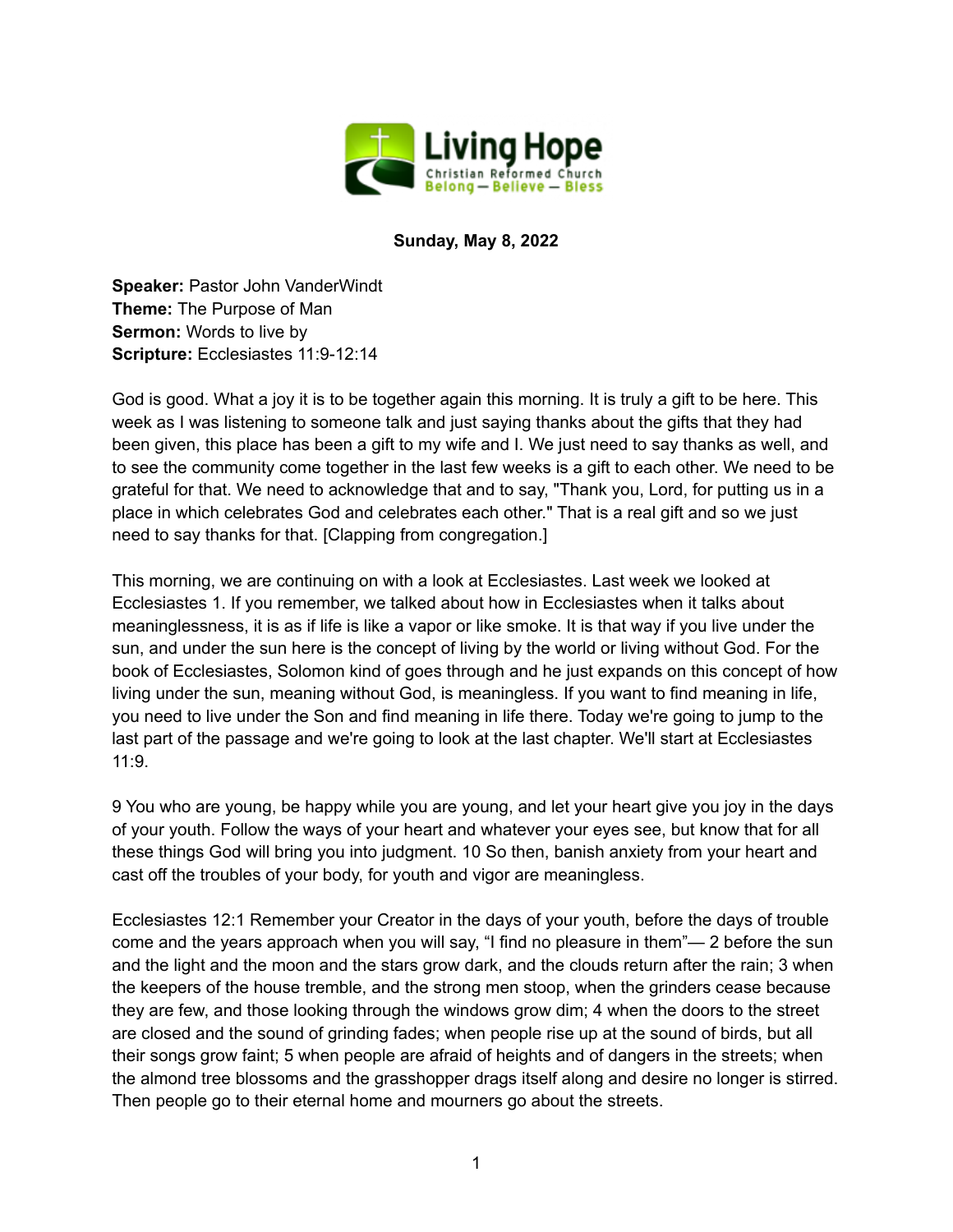6 Remember him—before the silver cord is severed, and the golden bowl is broken; before the pitcher is shattered at the spring, and the wheel broken at the well, 7 and the dust returns to the ground it came from, and the spirit returns to God who gave it. 8 "Meaningless! Meaningless!" says the Teacher. "Everything is meaningless!"

## The Conclusion of the Matter

9 Not only was the Teacher wise, but he also imparted knowledge to the people. He pondered and searched out and set in order many proverbs. 10 The Teacher searched to find just the right words, and what he wrote was upright and true. 11 The words of the wise are like goads, their collected sayings like firmly embedded nails—given by one shepherd. 12 Be warned, my son, of anything in addition to them. Of making many books there is no end, and much study wearies the body. 13 Now all has been heard; here is the conclusion of the matter: Fear God and keep his commandments, for this is the duty of all mankind. 14 For God will bring every deed into judgment, including every hidden thing, whether it is good or evil.

## Join me in prayer.

Dear Lord, we come to you this morning. Lord, we look to your word to give us insight as to how to live. Lord, we are reminded that living under the sun of the world does not give life. Lord, help us to remember also that living under your Son gives life and gives meaning to life that is far beyond anything else that we can find. Lord, may the words be your words. May a thing of me, Lord, not be spoken. That your name may be honored and glorified and that you may be praised. In Jesus' name, Amen.

Last week, as we looked at Ecclesiastes 1, I invited you into my study here to kind of look at the words and to see what the teacher had to say. So today we're going to continue on in that space. You'll notice that the teacher begins by talking about the youth. Now, that's quite appropriate. I think for us, we all remember - for those of us who are still young - our youth.

For those of us who are a little bit older, we remember the days of our youth. The amazing thing is that when you are a child, you think, "I'm never gonna grow up." When you're in your teen years, you think, "This is life. I'll be like this forever." Then one day, you get invited to play hockey with all your friends and all of a sudden at the end of the game, you're panting heavily. "When did this happen?" Suddenly you realize you're getting older. Then one day your friends invite you to play hockey and you're thinking, "You know, that's a great idea but have you seen the size of those blades? I'm not sure I can balance on those anymore. Maybe I'll have to sit this one out and enjoy from the sidelines."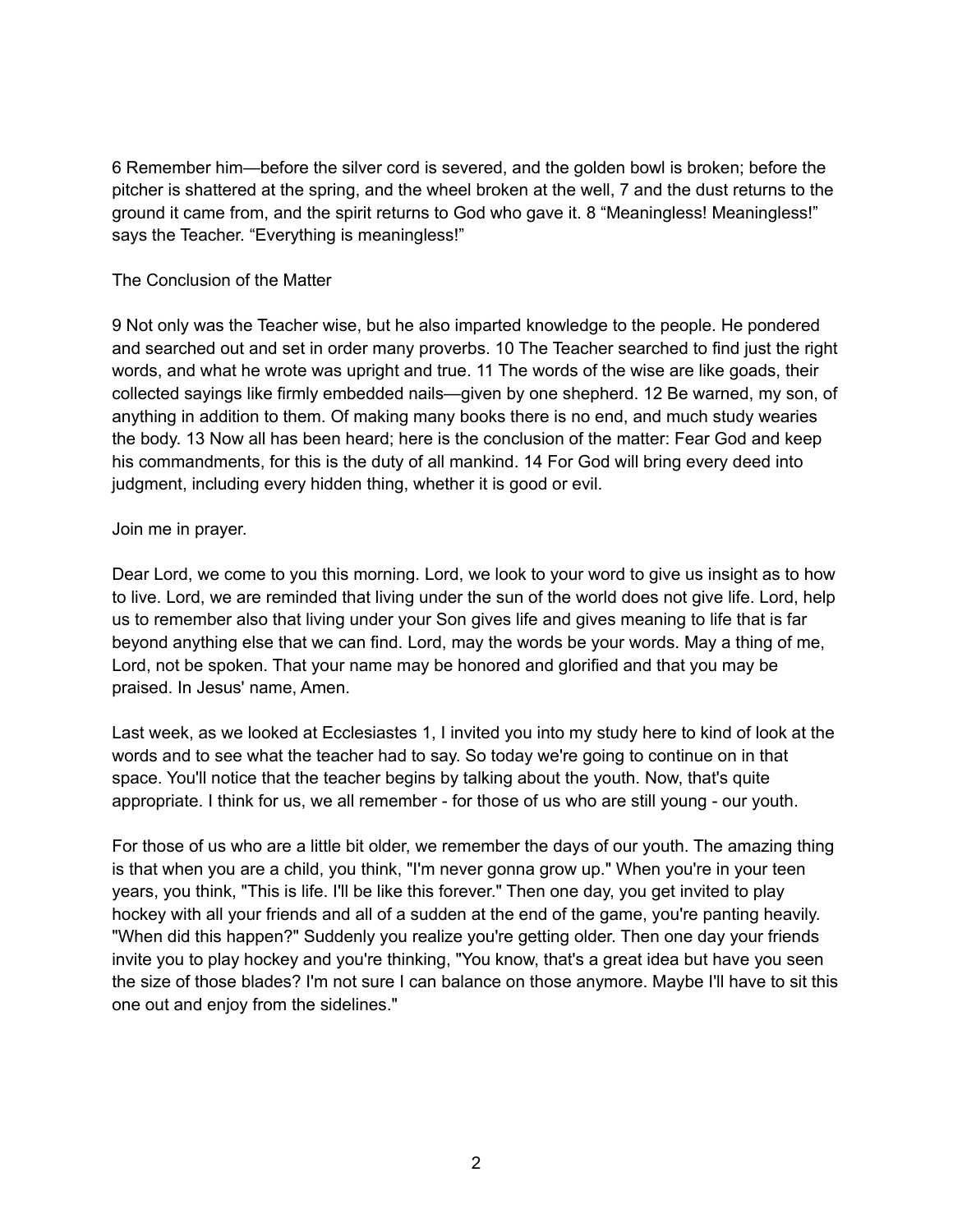We all get older. That's the reality of life. As we saw last week in Ecclesiastes 3, he says, "There's a time for this and a time for that," time moves on. Every year we celebrate birthdays actually today is my granddaughter's birthday. She turns five today. Next year, she'll turn six. She's not going to go back to four. One day she'll turn 35. And then one day hopefully 55 and so on. We all continue to grow.

So here in Ecclesiastes, Solomon is saying, "When you are young, it is time to take advantage of your youth." For some they're like, "That's awesome. I can do whatever I want." But that's not what Solomon is saying. Solomon is saying, "When you are young, that is probably the most important time to make decisions." Sometimes as young people, we don't always know what decisions need to be made.

But as for those of us who are older, as we can attest to, oftentimes results of where we are today are because of decisions we made as kids. Whether that's health, whether it's anything else. For those of us who started smoking, chances are most of us started before 20. For those of us who are still smoking, it's been a lifelong process. Decisions we make when we're young affect us, and that's what Solomon is saying here. When he says, "Give joy in the days of your youth," but then in verse 10, he says, "So then banish anxiety from your heart and cast off the troubles of your body."

A different translation of that reads, "Remove the sorrow from your heart and put away evil from your flesh." I think many of us will look back at our younger years and there will be times that we will say, "This was amazing," but there will be other times where we'll say, "You know, that was a bad choice. It was not one of my smartest moves and now I'm paying for it." Solomon joins that piece. So if you think about where you are in your youth, Solomon joins that to Ecclesiastes 12:1. Remember, there are no chapters in the original Hebrew Bible, so the end of chapter 11 and chapter 12 flow right into each other and the first words in chapter 12 are, "Remember your Creator in the days of your youth, before the days of trouble come and the years approach when you will say,

"I find no pleasure in them." "Remember." Remember is one of those very important words in Scripture. We often say when we remember, it's this concept of, "Okay, I'm not going to forget. I'm going to remember. I won't allow myself to forget it." But in Hebrew and in context of Scripture, remembering is not a passive act of not forgetting. Remembering is an action. It is where you take notice on something and you act upon it.

For example, in the book of Genesis when we read about the story of Noah, Noah is in the ark and it has rained, and the world has flooded. And there is Noah. Now just picture this for a second. He's got Noah and his three sons and their wives and his wife. So that's like eight people. And you've got all these animals. Have you ever thought about the job of cleaning up after all these animals? For those of you who are farmers, you know what it is like to do, you know, a herd.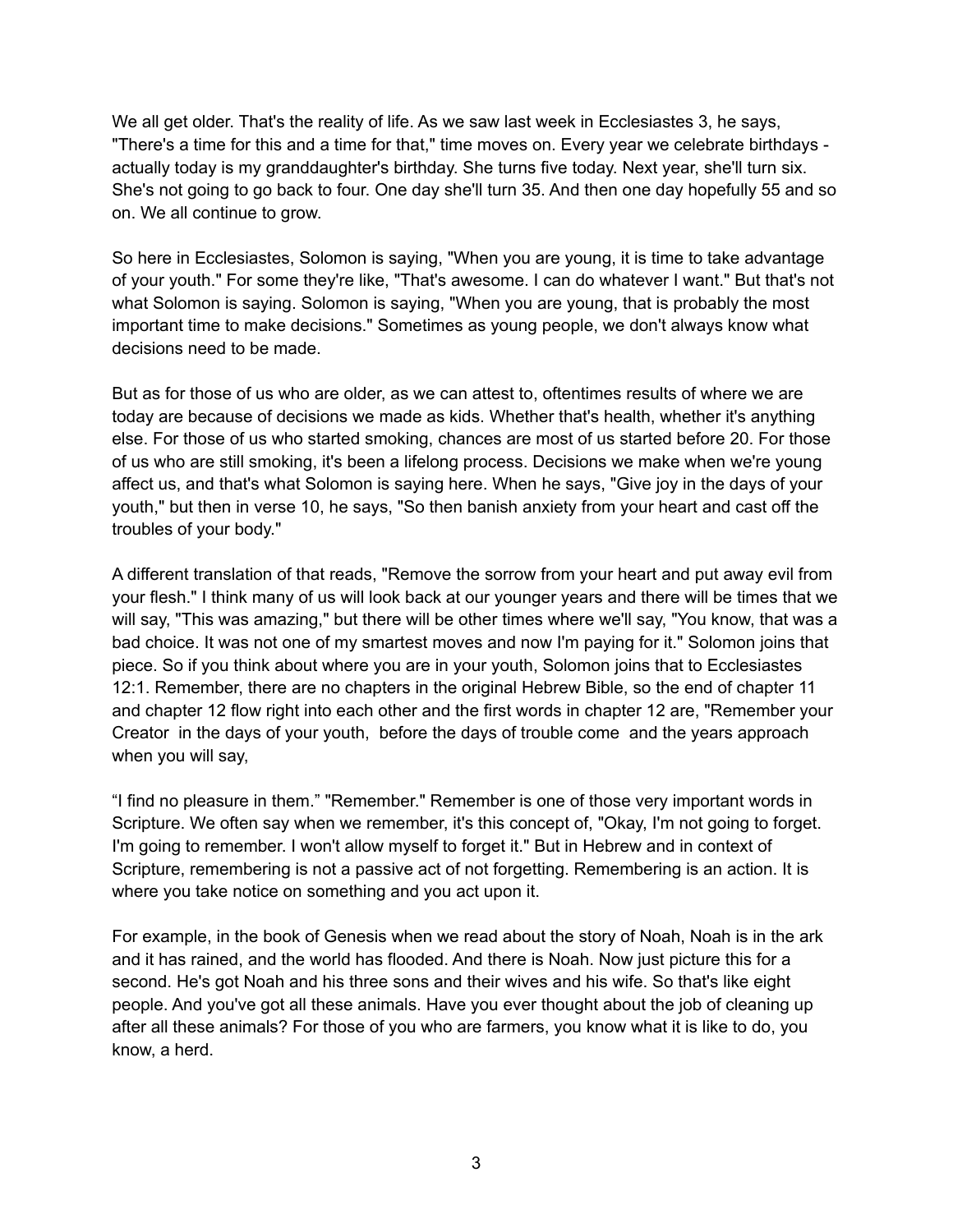But imagine, you're cleaning up after elephants and hippos etc. So there is Noah, and then it says this, "And God remembered Noah and he sent a wind to dry up the water," so that Noah wouldn't have to be in there as long. The remembering is not just a, "Oh yeah, that's right. There's Noah. Hmm." It's a, "No! Noah needs something and I'm going to act on it."

So when Solomon says here, "Remember your Creator," it's not just a, "Oh yah, God created the world. Isn't that great." It's a, "God created the world! Look at what he gave you! Look at all the incredible things he gave you!" Act on it! Thank him for it! Make wise decisions on it. Be the steward that God has called you to be. It's the same word again that we read in the 10 commandments where it says, "Remember the Sabbath day. Act on it.

Marva J. Dawn wrote a book called, "Keeping the Sabbath Wholly." In there, she talks about this Jewish concept of the Sabbath day is the feast day of all feast days. Now they didn't work on the Sabbath, but they celebrated, they feasted after the Sabbath was done, they rested, they ceased from doing the things that were not of God, and focused simply on God. And Solomon here says, "Remember your Creator in the days of your youth," and then he goes on in verses two through seven, giving this incredible description of growing old. Now, in many ways you read this and you're like, "Okay, I can kind of get it." But then you start looking at it and going, "Oh man. This is what it's like to get old. The sun and the moon, they lighten, they darken. We talk about not being quite as bright as before.

The clouds return after the rain. Just when you think you're healthy and not without pain again, there's more pain that shows up. "When the keepers of the house tremble. Your arms begin to shake. Strong men stoop." The legs aren't as strong. "Grinders cease because they are few." We have dentists now that help us but before this, you would lose your teeth and that took care of that. "Looking through the windows grow dim." Your eyesight fails. "Doors to the street are closed." I mean, let's be honest. As we get older, we have less desire to go outside at night. It's like, "No, I'll just stay home tonight. This is good." "The sound of grinding fades," because as you lose your teeth, you have softer food and you're not eating the crunchy stuff anymore.

Right? "When people rise up at the sound of birds." I don't know about you but some people when they retire, they're thinking, "Hey, this is good. I can sleep in every day and they do. But a lot of other people as they get older, it's like, "Good grief! It's 5:30 a.m. and the birds are singing and I'm wide awake." Then it says, "Their songs grow faint," because our hearing goes bad. "When people are afraid of heights." Think about all the things that you did as a youth and you're now thinking, "No, that's okay, I really don't need to go on that ladder anymore. Someone else can do it." "And of dangers in the streets when the almond tree blossoms." That's a beautiful gray hair that we get blessed with. Grasshoppers drag themselves along and desires are no longer stirred. Then people go to their eternal home." And you're thinking, "Really Solomon? This is a word of encouragement? I think not."

Actually what it is, it's a word to the youth saying, "Youth, take notice of what you have. It won't last forever." There will come a day when you will suddenly realize that the young at heart really is only the heart. The rest of your body has deteriorated. That's the reality we live.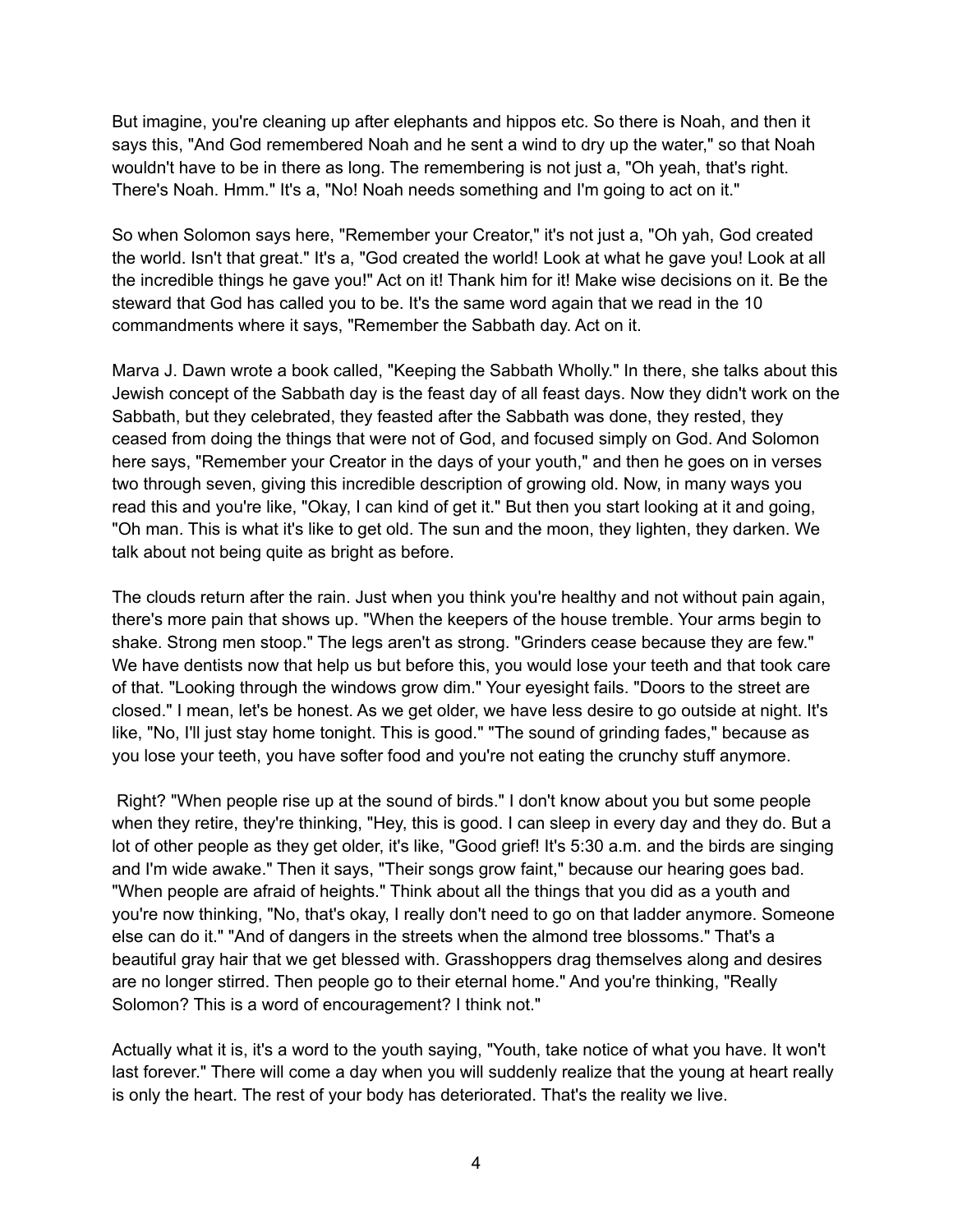And you're thinking, "Well, that's not really encouraging." And Solomon says here, "Now listen. Remember where I started. I started with, "If you live under the sun without God, this is what you end up with. But now, if you live under the S-O-N, let me change what it looks like when you go to your eternal home." Suddenly your eternal home is not a place of dread but a continuation of life with God.

The patterns that we develop within our youth become that pattern which we find in our old age. Think about your devotional life and your prayer life. Remember, he started chapter 12 with, "Remember your Creator." The best way to be actively remembering our Creator is in prayer and in the word.

Then notice what it says right after going to the eternal home. It says, "and mourners go about the streets." I will tell you this, the greatest gift that you can give your family is the gift of knowing that when you pass on, you are going to your eternal home with God. That is a gift in which the mourners can say, "I know where they are." That is a gift which we can leave them as we continue in our growth.

So then the author that says at the conclusion, a number of important pieces. It says this in verse 11, "The words of the wise are like goads. Their collected sayings like firmly embedded nails—given by one shepherd." A goad. A goad is a stick in which one end is sharpened and it would be used by the shepherds to urge the sheep on. So when the sheep weren't moving, the shepherd would gently poke the sheep with the goad. And the sheep would then begin to move. The firmly embedded nails means that there were times when the shepherd would nail a pen together to create a pen for the sheep to remain inside. Because he knew that those sheep would tend to wander and go all over the place.

And notice it says, "by one shepherd." The words of one shepherd. Jesus is the Word. Jesus invites us through this passage to say, "Be in the Word and allow the Word to do what it needs to do. For some of us that means we need to be goaded. For some of us we need to be urged on in our own spiritual growth. Sometimes we become kind of complacent. We become kind of like the youth thinking, "This will just go on forever." Others of us, we need to be put in a pen by the Word. We need to be put in a pen because our lives are wandering from God all over the place. And as Solomon says in the book of Ecclesiastes, "We have chosen to live under the sun."

We have chosen to say, "We are going to go wherever the world takes us and will indulge in those pleasures and those ideas." The author reminds us, "Some of us need to be in the Word to create a pen around us to give us boundaries so that we may live freely." Then it says just after that, "Be warned, my son, of anything in addition to them." This is the Word of God. This is just one of many places where we are warned about adding or changing the Word of God. Here it is. This is what God says. There's a warning here. Don't take it lightly but don't change it either. Remember it.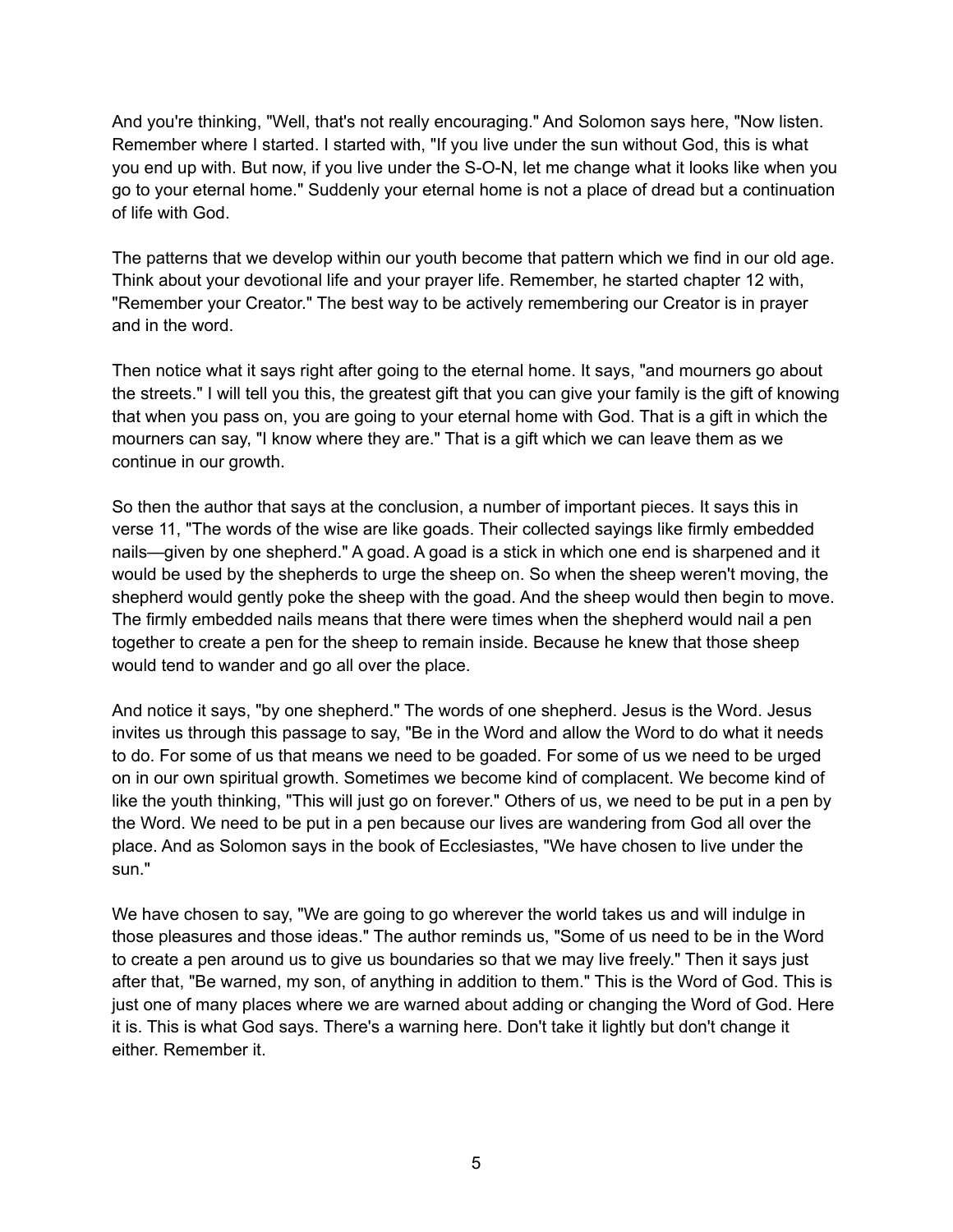Then he says, "Of making many books there is no end, and much study wearies the body." It is interesting that he says, "Making many books there is no end." There are lots of books within the world. There is one book from the Word. But even this one book isn't really enough. If you look at the end of John 21:25, he writes this, "Jesus did many other things as well. If every one of them were written down, I suppose that even the whole world would not have room for the books that would be written." There are lots of books out there and more books every year. And there's a lot of good books.

There's a lot of books which point to the Word, but there's a lot of books which point to the world and what it wants. Solomon says here, "Choose what you're looking for." Then he says, "Fear God and keep his commandments, for this is the duty of all mankind." Fear God and keep His commandments. To fear God is to be completely human, to be fully alive. When you fear God that's not being, "afraid of God." To fear God means that you respectfully acknowledge who he is, and that you give him holy reverence. Our God is a Father who loves us deeply. In fact, he loved us so deeply that he gave us His Son to die on a cross so that we may be with him. And that love is extended to each one of us.

But we must also remember that our God is a holy God. He's a righteous God and a perfectly just God. And if God says, "Thou shalt..." then we better obey. At the end of this book of Ecclesiastes, he says, "Fear God... for God will bring every deed into judgment, including every hidden thing, whether it is good or evil." That to me, is frightening. What I think of standing before God and that He knows all the evil things that I have done, it scares me and it helps me remember what it means to fear God. But that fear is not a fear of afraid-ness. I don't know if that's a word but it's not being afraid. It's a fear in that understanding of His holy reverence, that this same God who says, "I am going to judge you on every evil thing that you have done," also is the God who gave His Son to pay for those evils.

Notice what Solomon says, "God remembers it whether it is good or evil." We often think of God going, "Oh, there they sinned again. Let me just mark this one off." But have you ever thought about God going, "Wow, there they loved someone again. Oh, they were kind to somebody, let me mark that down. Oh, they were generous. Let me mark that down. They praised me this morning. Let me mark that down."

They were acting as... fill in the blank. God is also noticing all of the beautiful things and the wonderful things that we do. You need to hear that as well this morning. God is a God who is excited to be praised and is smiling down on his people. When God joins us in worship, he is blessed and he is honored. So we go back to, "How do we live in this place? How do we live under the Son?" In the reformed faith, one of the catechisms that we abide by is the Heidelberg Catechism. Many of us know and are familiar with the first Lord's Day which says, "What is your only comfort in life and in death?" Because when we look at the book of Ecclesiastes, basically what he's saying is, "If you will live and you will die, enjoy what God has given you now, and be prepared for what God has given you later."